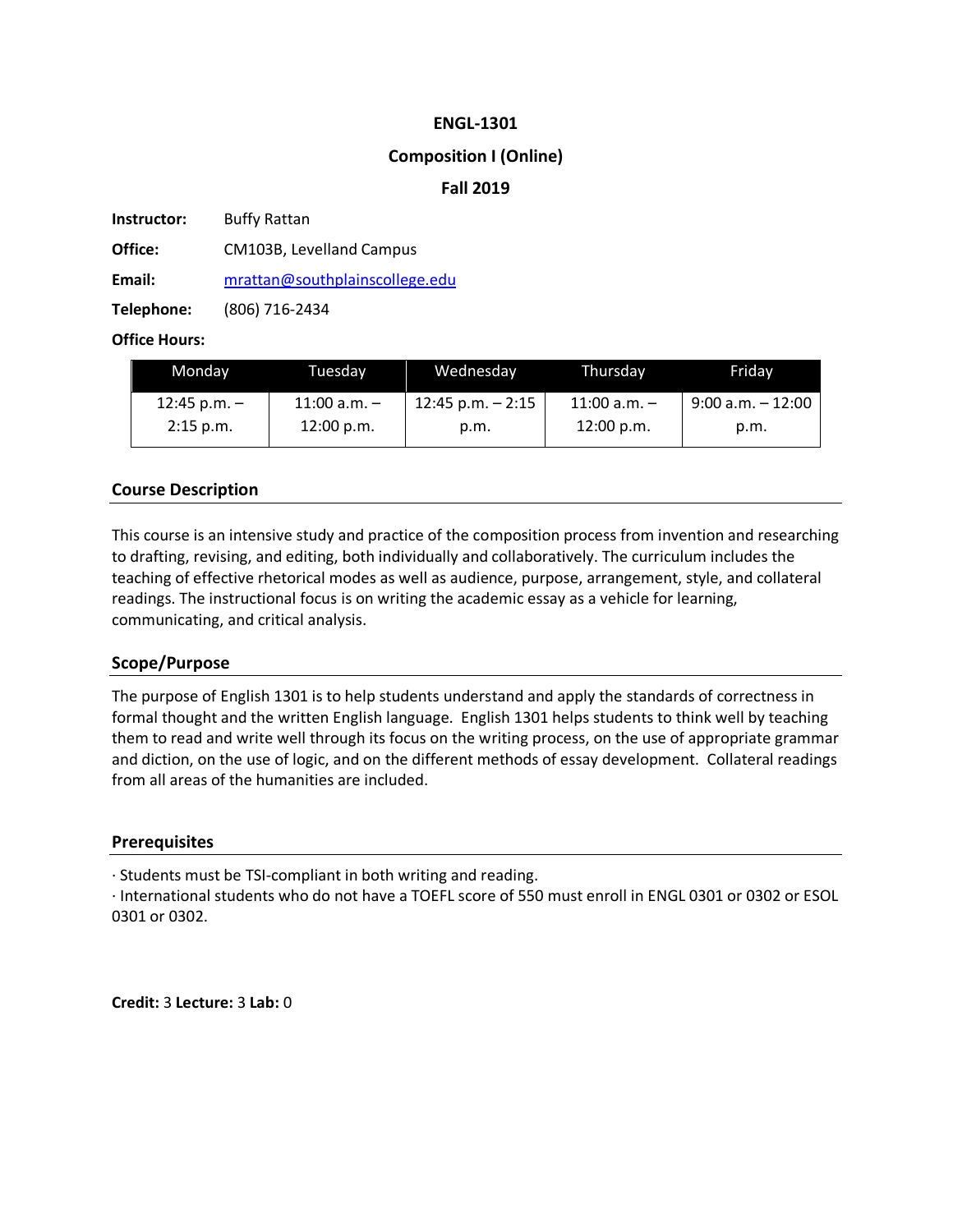## **Core Curriculum Objectives addressed**

- Communication skills—to include effective written, oral, and visual communication
- Critical thinking skills—to include creative thinking, innovation, inquiry, and analysis, evaluation and synthesis of information
- Teamwork—to include the ability to consider different points of view and to work effectively with others to support a shared purpose or goal
- Personal Responsibility—to include the ability to connect choices, actions, and consequences to ethical decision-making.

### **Student Learning Outcomes**

Upon successful completion of this course, students will:

- 1. Demonstrate knowledge of individual and collaborative writing processes.
- 2. Exhibit logic, unity, development, and coherence to create essays.
- 3. Develop ideas with appropriate support and attribution.
- 4. Write in a style appropriate to audience and purpose.
- 5. Read, reflect, and respond critically to a variety of texts.
- 6. Use edited American English, with an emphasis on correct grammar, punctuation, spelling, and mechanics, in academic essays.
- 7. Write a minimum of six 500-word essays.

### **Textbook Access Code**

You must purchase the textbook access code for this course.

**Mindtap English Handbook-Access:** This is not a physical book but an eBook and access code package. You can buy it at the SPC bookstore (preferably in person, since shipping times vary) or directly through Blackboard once the course starts.

Author: Cengage Learning Edition: 16 Published Date: 2016 ISBN: 9781305259720 Publisher: Cengage L

# **Software Requirements**

You are required to have access to the following technologies:

- High-speed Internet connection
- Web browser
- Blackboard account
- Word processing program (papers will only be accepted in .doc or .docx format)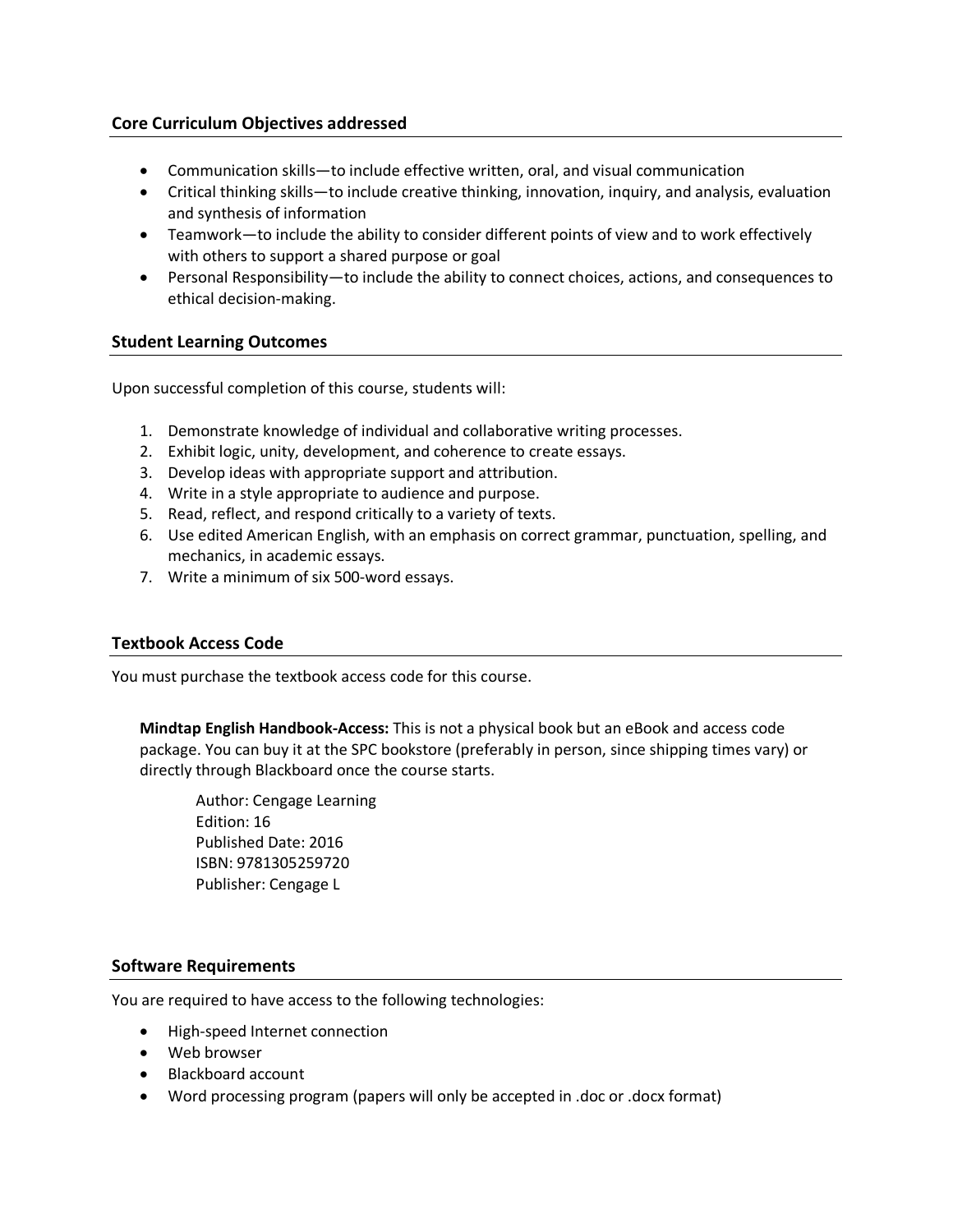• Mindtap account (more information can be found under "Required Technologies" in the "Course Welcome and Introduction" folder in Blackboard)

The following technology is optional, but useful:

- Blackboard app for smart phones
- Flipgrid app for smart phones

#### **Communication**

You can reach me in one of three ways: you can email me using the Blackboard course email tool, call my office at 806-716-2434, or make an appointment to meet either in-person or via video conference using Collaborate in Blackboard.

I return calls during business hours only: Monday – Thursday, 8:00 a.m. – 4:00 p.m., and Friday, 9:00 a.m. – noon. I do not return calls received outside of these hours until the next business day. Also, keep in mind that I spend part of each day in the classroom.

I will do my best to respond to your email within 24 hours; however, I do not check email on Sundays or holidays. This is going to require some planning on your part; you won't be able to wait until the last minute to ask questions or complete assignments.

We will use the Blackboard email tool exclusively for this course; you may access it via the "Course Email" link within our Blackboard course. To help me stay organized, I request that you use the Blackboard email tool within our course instead of my South Plains College email address.

#### **Attendance Policy**

Online students are required to log in to Blackboard frequently, with no more than 48 hours (2 days) between log-ins. Even if there is nothing due, I frequently post announcements and send course emails with important information. Students who fail to meet this requirement may be dropped from the course with an X.

There is no on-campus attendance requirement for this course.

Be advised—I do not accept late work for any reason.

# **Grading Policy**

Your final grade in this course will be based upon your performance on course projects. Each area of your work will make up a specific percentage of your final grade in this course.

Final grades will be assigned based on the following percentages:

| <b>Essays (including initial drafts and peer</b><br>previews) | 45% |
|---------------------------------------------------------------|-----|
| Essay #1                                                      | 10% |
| Essay #2                                                      | 15% |
| Essay #3                                                      | 20% |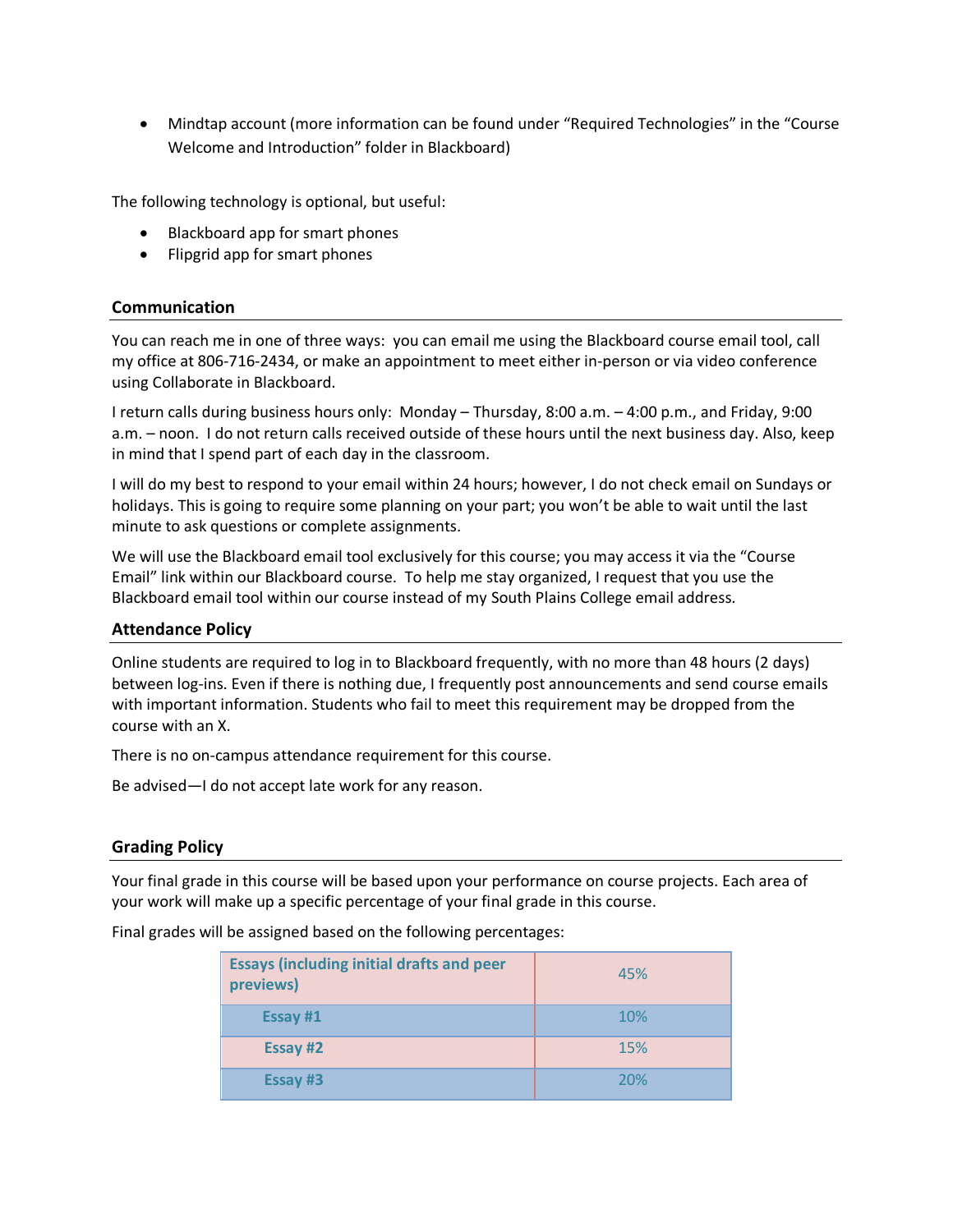| <b>Mindtap Exercises (average of all)</b>      | <b>20%</b> |
|------------------------------------------------|------------|
| <b>Response Papers (average of all)</b>        | 15%        |
| <b>Discussion Assignments (average of all)</b> | 15%        |
| <b>Course Post-Test (Final)</b>                | 5%         |

It is up to you to monitor your average and course progress. If at any time you feel that you need to discuss your course progress with me, it is your responsibility to make contact.

#### **Essays**

You will be required to submit three full essays. There will be several steps to complete for each essay. The first step is the completion of a rough draft. The second is participation in a peer review session. The third is the submission of a revised draft. If you do not complete the rough draft, you won't be able to participate in peer review, lowering your grade further. Due dates and specific assignment details can be found in the module folders in Blackboard. Late work will not be accepted for any reason. Together, the initial drafts, peer reviews, and final drafts are worth 45% of your final grade. The essay rubric can be found in Blackboard.

#### **Response Papers**

You will be required to write three response papers for this course – one for each module. Instructions for these assignments can be found in Blackboard. These assignments will be worth 15% of your final grade. I do not accept late work for any reason. The Response Paper rubric can be found in Blackboard.

#### **Reading Assignments and Video Lectures**

Mandatory, assigned reading is required for this course; you are also required to watch recorded video lectures. Reading and video lecture assignments can be found in Blackboard.

#### **Mindtap Coursework**

Several Mindtap exercises must be completed over the course of the semester. Availability and due dates are available on the course calendar. Mindtap exercises will help you review your grammar and help you improve your reading skills and think about the writing process. You will access these assignments via Blackboard. Averaged together, these assignments are worth 20% of your final grade. I do not accept late submissions for any reason.

#### **Video Discussion Assignments**

You will participate in video discussion posts in Flipgrid, which, averaged together, will constitute 15% of the final grade. Instructions for the discussion assignments can be found in the module folders. I will not accept late submissions for any reason. You must sign up for Flipgrid using your SPC email address.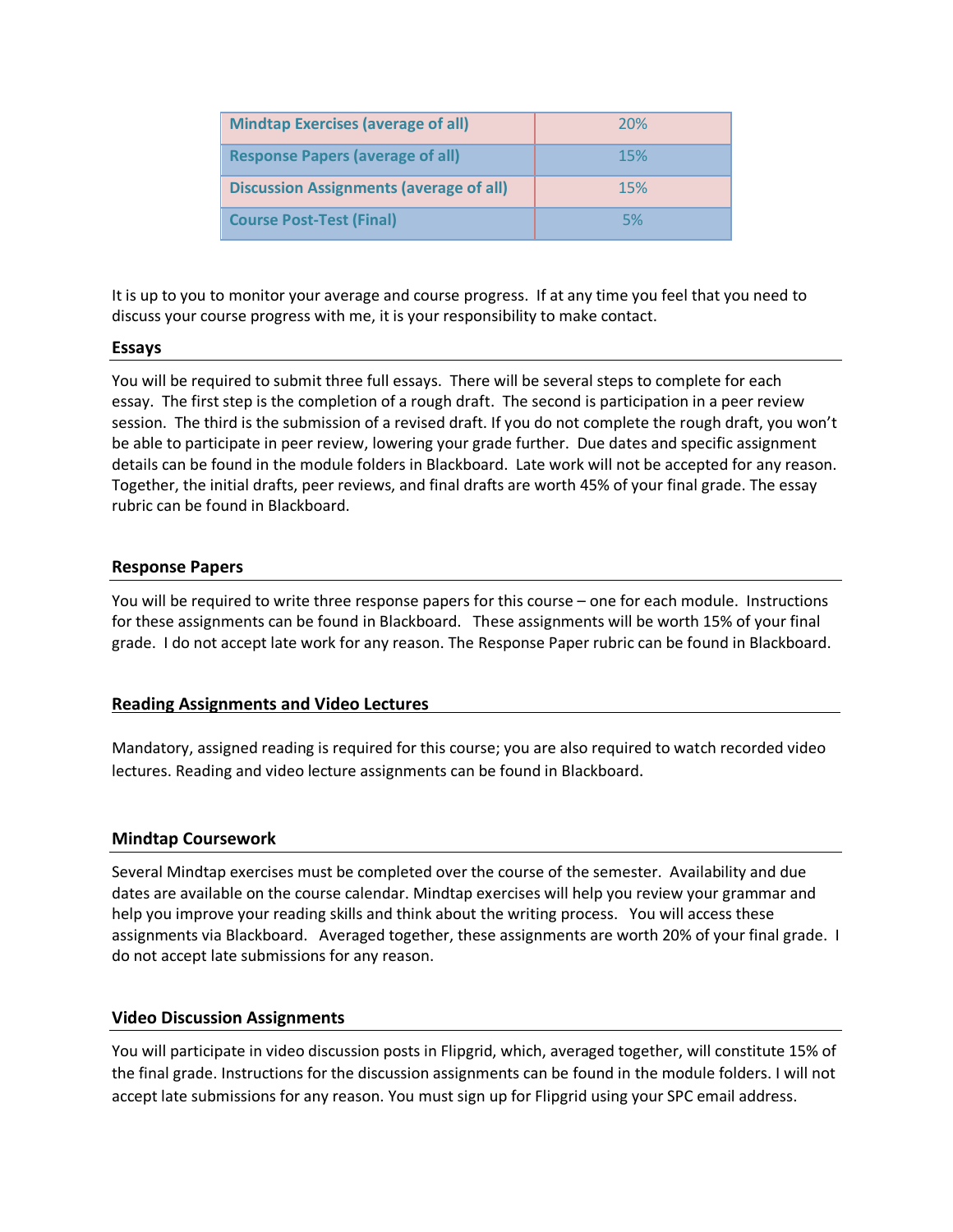#### **Style Guide**

We will use the APA style guide for formatting and documentation in this course. Specific rules regarding this particular style guide can be found by clicking the APA Resources link in Blackboard. All documents you submit should be formatting using APA standards, and all citations you write, whether in-text or on a References page, should follow APA guidelines for citation.

### **Academic Integrity**

It is the aim of the faculty of South Plains College to foster a spirit of complete honesty and a high standard of integrity. The attempt of any student to present as his or her own any work which he or she has not honestly performed is regarded by the faculty and administration as a most serious offense and renders the offender liable to serious consequences and possible suspension. Please refer to the SPC General Catalog regarding consequences for cheating and plagiarism,

Plagiarism violations include, but are not limited to, the following:

- 1. Turning in a paper that has been purchased, borrowed, or downloaded from another student, an online term paper site, or a mail order term paper mill;
- 2. Cutting and pasting together information from books, articles, other papers, or online sites without providing proper documentation;
- 3. Using direct quotations (three or more words) from a source without showing them to be direct quotations and citing them; or
- 4. Giving an in-text citation only at the end of a paragraph.

Cheating violations include, but are not limited to, the following:

- 1. Obtaining an examination by stealing or collusion;
- 2. Discovering the content of an examination before it is given;
- 3. Using an unauthorized source of information (notes, textbook, text messaging, internet) during an examination, quiz, or homework assignment;
- 4. Entering an office or building to obtain unfair advantage;
- 5. Taking an examination for another;
- 6. Altering grade records; or
- 7. Copying another's work during an examination or on a homework assignment.

**\*\*Do not, under any circumstances, turn in another student's work as your own. Do not, under any circumstances, give your work to anyone else to turn in as their own. Do not copy and paste from the Internet. All of these situations are representative of academic dishonesty and will be treated as such.\*\***

#### **Due Dates**

Due dates are posted in Blackboard, and are firm. I do not grant extensions or allow late work for any reason. Work submitted after the due date will not be evaluated and will receive a grade of 0.

As a college student, you assume the responsibility for your technology. I suggest three things: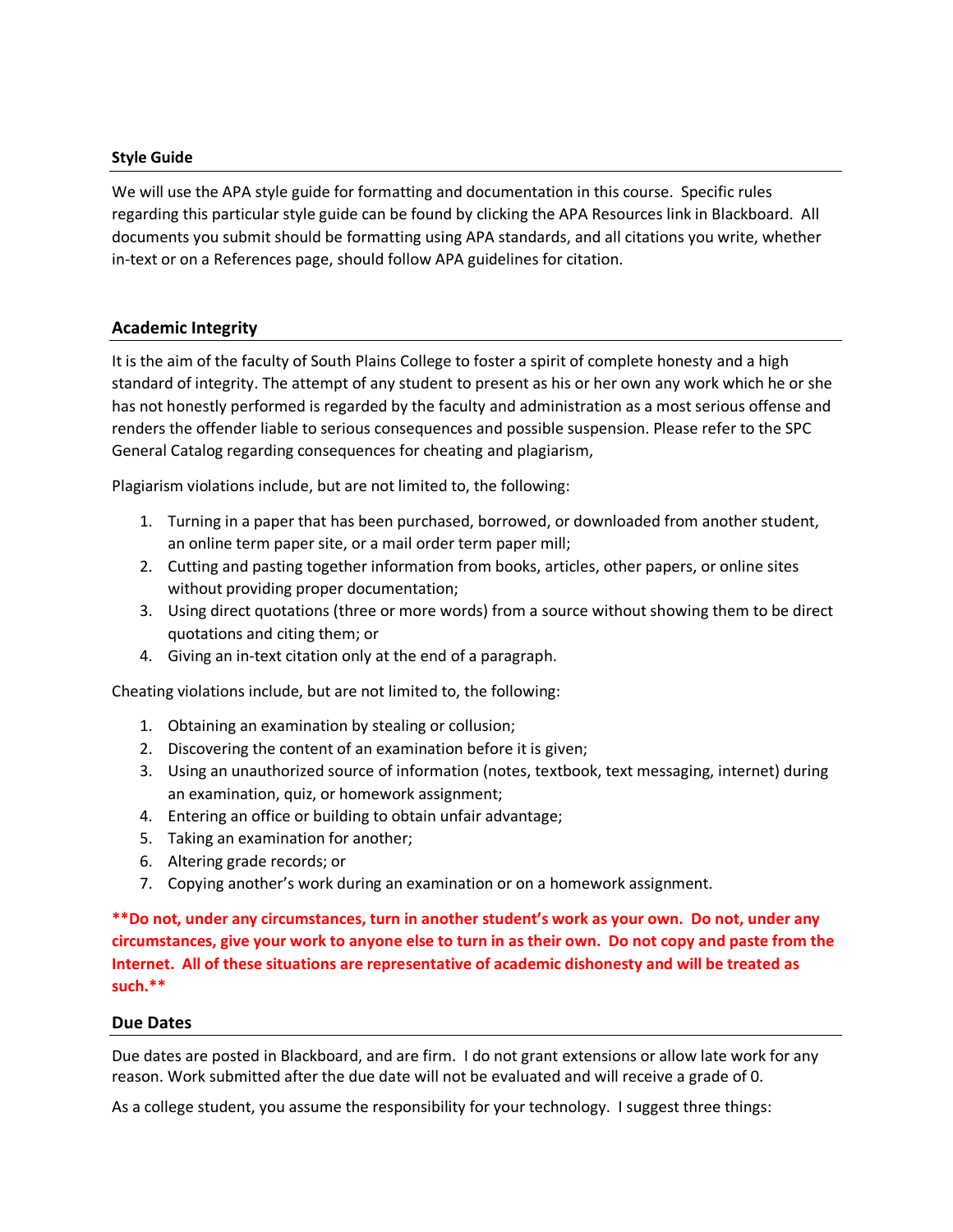- 1. Have a backup plan in place from day one, just in case your technology fails.
- 2. After submitting an assignment, return to the assignment submission before the due date and make sure it's been submitted properly. If it's not submitted properly by the due date, you will not receive credit for it, regardless of whether or not you thought the paper had submitted.
- 3. Don't wait until the last minute to submit assignments. If you have trouble, but no one is available to help you, you will still not able to submit the assignment late.

You are responsible for making sure your work has been submitted properly.

### **Assignment Submission**

I cannot accept any assignment via email, for any reason. All files must be submitted via the assignment tool in the Blackboard modules. It is your responsibility to make sure the assignment submitted properly before the due date. Double check each assignment for proper submission. No documents will be accepted after the submission deadline has passed for any reason.

Additionally, all files must be submitted as .docx documents (Microsoft Word). I cannot accept .gdoc, .pages, .odt, .rtf, or .txt files.

### **Disclaimer**

Because we will use Blackboard to conduct a portion of this class, please note that the materials you may be accessing in chat rooms, bulletin boards or unofficial web pages are not officially sponsored by South Plains College. The United States Constitution rights of free speech apply to all members of our community regardless of the medium used. We disclaim all liability for data, information or opinions expressed in these forums.

# **Special Services**

Students with disabilities, including but not limited to physical, psychiatric, or learning disabilities, who wish to request accommodations in this class should notify the Special Services Office early in the semester so that the appropriate arrangements may be made. In accordance with federal law, a student requesting accommodations must provide acceptable documentation of his/her disability to the Special Services Coordinator. For more information, call or visit the Special Services Office in the Student Services Building, 806-894-9611, extension 2529.

#### **Health and Wellness**

Any student needing individual counseling for issues such as depression, anxiety, adjustment to college, stress management, and substance abuse may visit the Health and Wellness Center to chat, confidentially, with licensed mental health professionals who provide services free of charge to current SPC students. Call or visit on Levelland Campus 806-716-2529 from 8:00 am – 4:00 pm

#### **Student Code of Conduct**

Any successful learning experience requires mutual respect on the part of the student and the instructor. Neither instructor nor student should be subject to others' behavior that is rude, disruptive, intimidating, aggressive, or demeaning**. Student conduct which disrupts the learning process or is**